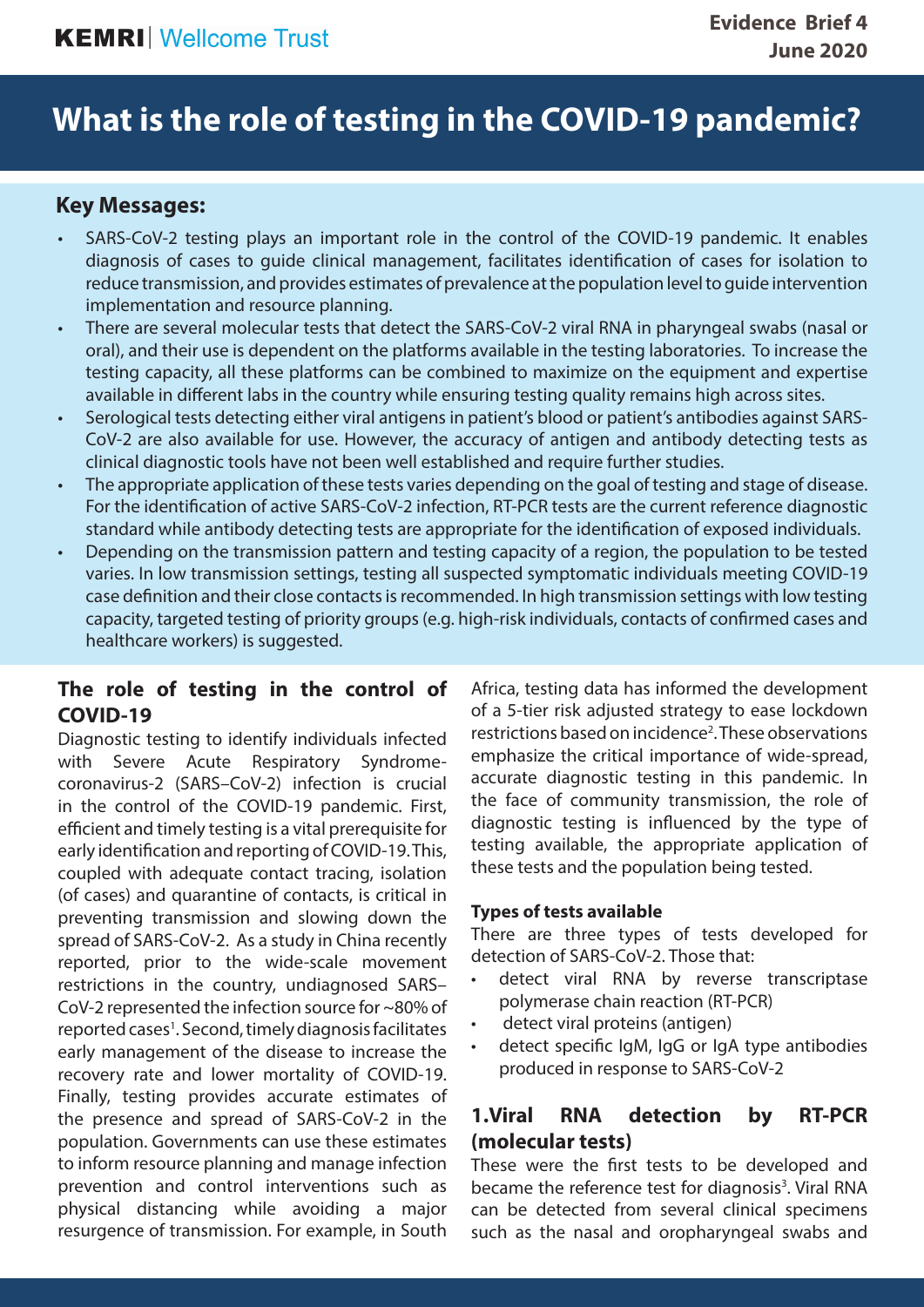bronchoalveolar lavage (fluid from lung washings) using RT-PCR with high sensitivity and specificity<sup>4,5</sup>. Several RT-PCR assays have been developed and approved for use<sup>6,7</sup>. However, the accuracy of these tests relies heavily on the presence of the viral genome in sufficient amounts at the time and site of sample collection<sup>8</sup>. False negatives are more likely to occur early and later in the infection and with respiratory specimens obtained from the upper (nasal or oral swabs) versus lower respiratory tract (sputum or bronchoalveolar lavage)6,8. Similarly, an incorrect sample collection can limit the usefulness of the quantitative RT-PCR based assay<sup>9</sup>. RT-PCR testing usually takes 4 to 6 hours to complete, is complex and requires a high level of laboratory expertise. Because of this, RT-PCR testing is usually centralized in specialized laboratories. However, this slows down the identification of cases, as it requires special handling and shipping of clinical samples from different region to the laboratories. Alternatively, rapid, point-of-care (POC) molecular assays such as Cephid's Xpert Xpress, have been developed and have received emergency use approval (EUA) by the US Food and Drug Administration (FDA). Rapid POC tests are critical to expanding testing as time to result is less than an hour thus enabling quick isolation and timely clinical decisions after diagnosis. However, these tests still require a degree of expertise to set up and optimize in order to ensure high accuracy.

#### *This type of test is appropriate for:*

- Screening and confirmation of suspicious cases for isolation or treatment
- Detection of SARS-CoV-2 infection in contacts of confirmed symptomatic or asymptomatic cases
- Follow up on positive cases and to define when individuals can leave isolation facilities.

#### **Antigen detection tests**

These are tests that detect SARS-CoV-2 proteins<sup>10</sup>. Their applications would ideally be like those that detect viral RNA with the added benefit of fast time to results and low-cost for detection<sup>10</sup>. They utilize the lateral flow assay format which involves either a monoclonal antibody directed at a viral antigen or a viral antigen that is recognized by patients' antibodies immobilized onto a cassette. A positive result is visible as a colored line. Prototypes of such tests are under development $11$  and over 20 have been granted emergency use approval by the FDA12. However, as specificity of these assays is vital to prevent false positives, a potential problem .

is the high similarity of coronavirus antigens<sup>13</sup>. In addition, these tests do not amplify the viral genome like the RT-PCR; therefore, when viral titers are low, sensitivity may be decreased. This limits their applicability in identifying active infections compared to RT-PCR. Although promising, the diagnostic accuracy of these tests in clinical settings is still under investigation.

#### **Antibody detecting tests**

Antibody detection tests, such as the enzyme-linked immunosorbent assays (ELISA), detect antibodies such as IgG and IgM to SARS-CoV-2 in clinical samples (e.g. blood, saliva or swab samples) $5,14,15$ . These tests are less complex than RT-PCR, can provide results in 15-20 minutes and can be used for diagnosis in certain contexts such as late into disease when viral titers are lower<sup>16</sup>. However, the utility of these tests as a diagnostic tool is limited as antibody responses to infection takes days to weeks to be reliably detected<sup>17-19</sup>. Another potential problem is cross-reactivity with other coronaviruses; in which case a positive result may be due to past (or present) infection with other coronaviruses $16,18,20$ . However, proper optimization of the tests can overcome this challenge. Antibody detection tests will be important for epidemiological studies i.e. serological surveys, vaccine studies and disease surveillance to understand how the population develops antibodies over the course of infection and how long these antibodies last. Commercial antibody detecting tests are already in the market in some countries. Testing sensitivity and specificity of these tests vary across available kits with sensitivity ranging from 77.1% for the Chembio Diagnostic Systems DPP Covid-19 IgM/IgG System to 100% in others $21$ . In addition, local lab-based antibody assays that can be used for sero-surveillance are currently being developed. However, the accuracy of antibody tests as a diagnostic tool for SARS-CoV-2 is not well defined therefore these tests should not be used as the sole basis for diagnosis. However, they can be used in combination with RT-PCR tests.

#### *This test is appropriate for:*

- Serological surveys to estimate the percentage of population that is exposed and to make decisions about partial or definitive containment measures.
- A supplementary diagnosis tool in cases where molecular tests are negative but there is strong clinical suspicion of COVID-19.
- Selecting the population that can return to work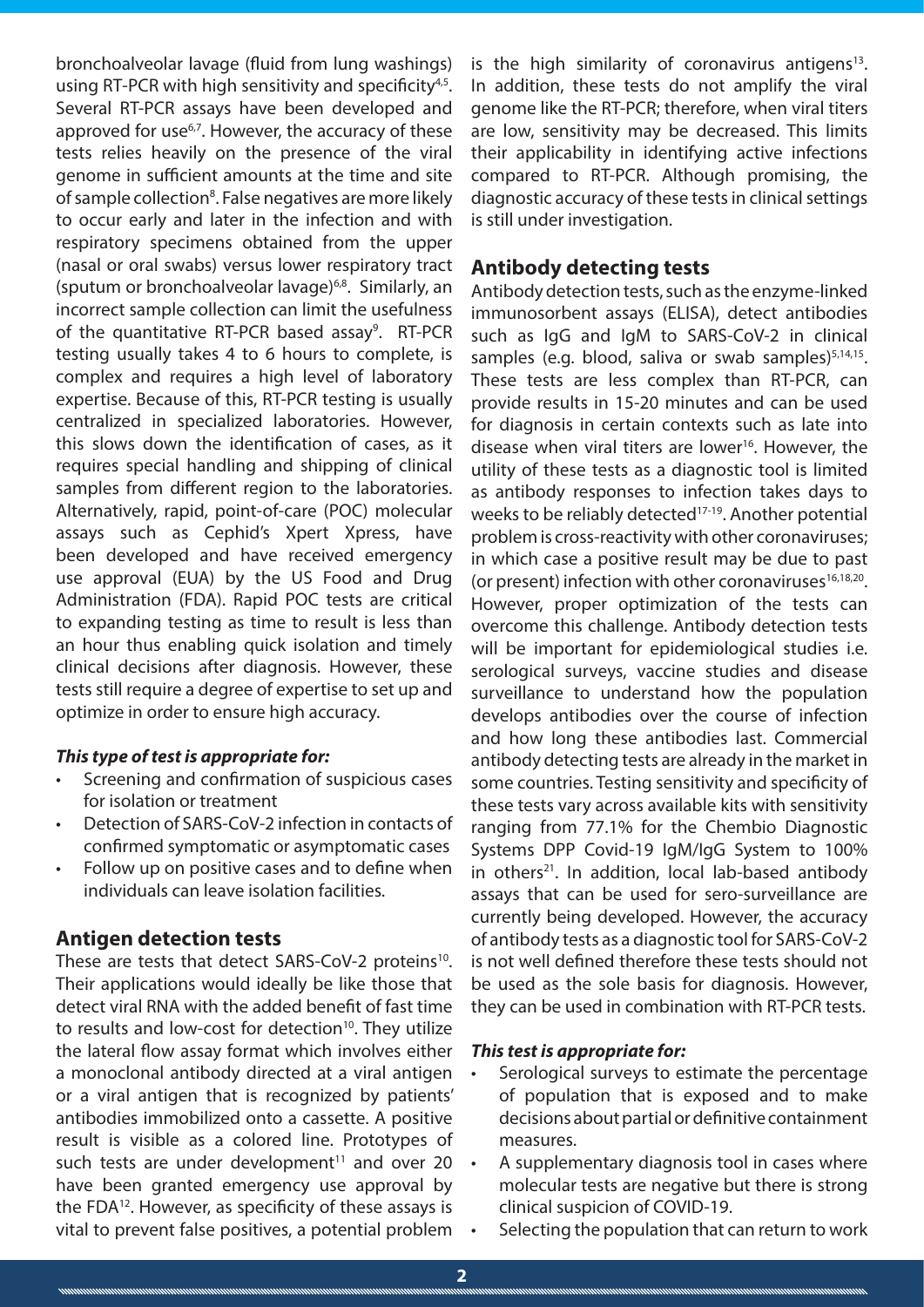by identifying those with positive antibody tests. However, this is dependent on presence of sound evidence supporting the protective efficacy of antibodies against SARS-CoV-2.

• Seroprevalence studies to determine epidemiological variables of interest in public health, such as case fatality rate, attack rate and the expansion factor.

| Use of test                                       | <b>Viral RNA detection</b><br>by RT-PCR                                                                                                                        | <b>Antigen detection</b>                                                                                                                | <b>Antibody detection</b>                                                                           |
|---------------------------------------------------|----------------------------------------------------------------------------------------------------------------------------------------------------------------|-----------------------------------------------------------------------------------------------------------------------------------------|-----------------------------------------------------------------------------------------------------|
| <b>Screening / during</b><br>incubation period    | Sufficient. However, viral<br>titers may be too low for<br>detection during incubation<br>period. May yield false<br>negative results very early in<br>disease | Limited evidence but likely<br>insufficient as it is dependent<br>on viral titers. False negatives<br>highly likely                     | Insufficient. False-negative<br>highly likely early in disease                                      |
| <b>Identification of</b><br>symptomatic cases     | Current reference test                                                                                                                                         | Limited evidence/unknown in<br>clinical setting. Theoretically,<br>able to detect although<br>further studies on accuracy<br>are needed | False-negative during early<br>disease. May diagnose<br>individuals presenting late<br>with disease |
| <b>Confirming viral</b><br>clearance/de-isolation | Sufficient. However, low<br>titers late in disease may lead<br>to false negatives                                                                              | Limited evidence. Likely<br>insufficient. Sensitivity is low<br>as viral titers decrease.                                               | False-positive. Cannot<br>distinguish between stages of<br>disease                                  |
| <b>Epidemiological</b><br>surveillance            | Useful for passive<br>surveillance                                                                                                                             | Limited evidence. Likely<br>useful for passive surveillance                                                                             | Serological surveys used to<br>determine exposure and<br>overall prevalence                         |

*Table 1: Selected use of the different types of SARS-CoV-2 diagnostic tests*



## **SARS-CoV-2 tests used in Kenya**

The Poisons and Pharmacy Board in Kenya has approved the use of four SARS-CoV-2 testing kits namely; The Xpert Xpress SARS-CoV-2 kit by Cephid, COBAS SARS-CoV-2 test by Roche Diagnostics, BioFire COVID-19 test by BioFire Defense and the Abbott RealTime SARS-CoV-2 assay by Abbott Molecular. A comparison of these tests is made in Table 2. Factors such as test performance, throughput, existing laboratory capacity,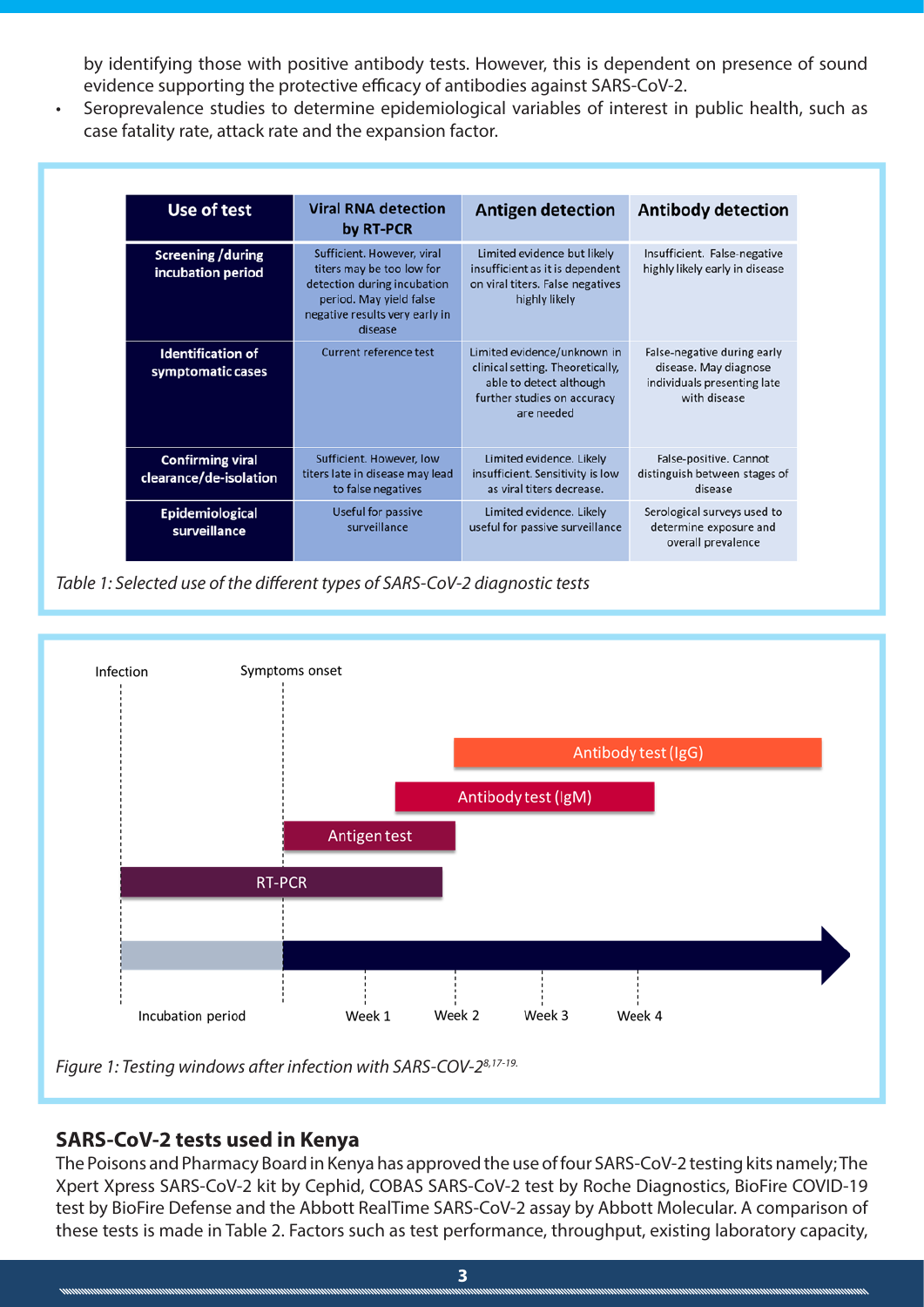the number and type of PCR platforms already available and cost are important to consider when choosing which RT-PCR tests to purchase. A limiting factor for these tests is that they exist on locked platforms and only kits designed by the manufacturers can be used. The development of testing protocols to be used on an open platform with several different kits is crucial. To increase the testing capacity, all these platforms can be combined to maximize on the equipment and expertise available in different labs in the country. However, to ensure the quality and consistency of testing remains the same in all laboratories, a coordinated effort that ensures assay optimization and protocols are standardized is required.

|                                                  | <b>Xpert Xpress</b><br><b>SARS-CoV-2 test</b>                                                     | <b>COBAS SARS-</b><br>CoV-2 assay                                                                                                                       | <b>BioFire COVID-</b><br>19 test       | <b>Abbott RealTime</b><br>SARS-CoV-2<br>assay   |
|--------------------------------------------------|---------------------------------------------------------------------------------------------------|---------------------------------------------------------------------------------------------------------------------------------------------------------|----------------------------------------|-------------------------------------------------|
| <b>Gene target</b>                               | N <sub>2</sub> and E-gene                                                                         | ORF-1a/b and E-gene<br>regions                                                                                                                          | ORF1ab and ORF8                        | RdRp and N gene                                 |
| <b>Limit of detection</b>                        | $0.01$ pfu/mL                                                                                     | 0.009 TCIDso/mL                                                                                                                                         | 3.3E+02 genomic<br>copies/mL           | 100 viral copies/ml                             |
| <b>Positive percent</b><br>agreement/sensitivity | 100%                                                                                              | 100%                                                                                                                                                    | 90%                                    | 95.2%                                           |
| <b>Negative percent</b><br>agreement/specificity | 100%                                                                                              | 100%                                                                                                                                                    | 100%                                   | 100%                                            |
| Laboratory or point of<br>care                   | Laboratory or at point<br>of care                                                                 | Moderate/high<br>complexity laboratory                                                                                                                  | Moderate/high<br>complexity laboratory | <b>High complexity</b><br>laboratory            |
| <b>Throughput</b>                                | up to 2,000 samples in<br>24 hrs                                                                  | The systems provide<br>up to 96 results, a total<br>of 384 results for the<br>cobas <sup>®</sup> 6800 System<br>and 1056 results for<br>the cobas® 8800 | 264 samples per day                    | 470 patient samples in<br>24 hours              |
| Assay run time                                   | 30-45 minutes                                                                                     | 3 hours for 96 samples                                                                                                                                  | 45minutes                              | 7 hours                                         |
| <b>Specimen</b>                                  | Nasopharyngeal, nasal,<br>mid-turbinate, or<br>oropharyngeal swabs<br>and nasal<br>wash/aspirates | Nasopharyngeal and<br>oropharyngeal swab                                                                                                                | nasopharyngeal swab                    | Nasopharyngeal<br>swabs, Oropharyngeal<br>swabs |
| <b>Authorization</b>                             | FDA-EUA, CE-IVD                                                                                   | FDA-EUA, CE-IVD                                                                                                                                         | <b>FDA-EUA</b>                         | <b>FDA-EUA</b>                                  |

*Table 2: A comparison of the tests approved in Kenya for SARS-CoV-2 detection. The limit of detection (LoD) of a test represents the minimum amount of target that can be detected and quantified by the test.* 

### **Who should be tested?**

 In response to the rapidly evolving COVID-19 pandemic, countries have used different testing approaches depending on testing capacity, public health resources, and the spread of the virus in the community. In regions where there is no known circulation of SARS-CoV-2, sporadic cases and/or clusters of cases, all suspected individuals should be tested with emphasis on individuals with a travel history to high-risk areas<sup>6</sup>.

In regions with community transmission of SARS-CoV-2, mass testing is useful. This involves testing even people who have no symptoms. In the context of SARS-CoV-2, this approach is important based on several observations. One, asymptomatic individuals may be a substantial source of transmission. Some studies have assessed the proportion of asymptomatic individuals and report proportions ranging from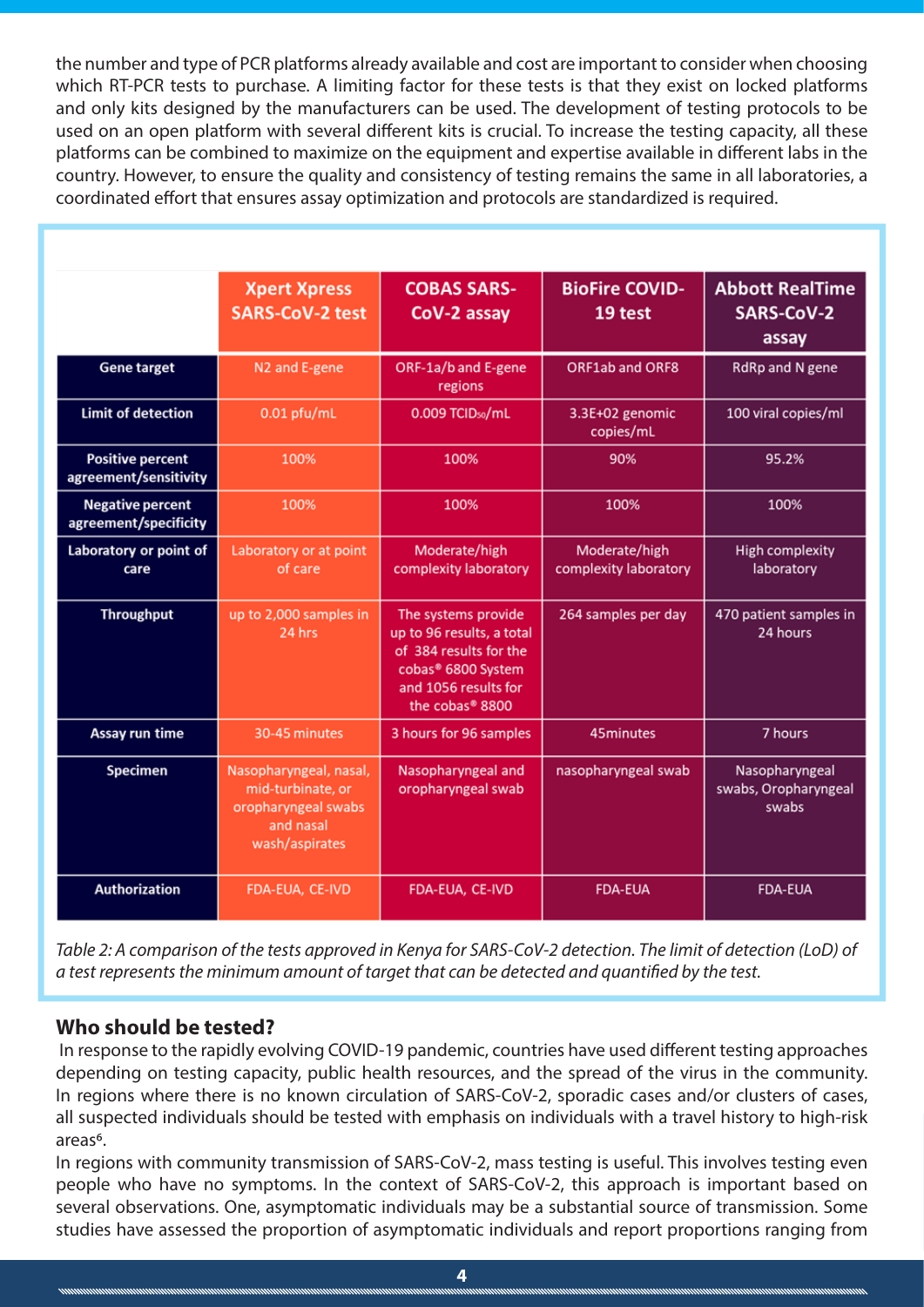5%-85%<sup>22-26</sup>. Second, transmission can occur before onset of illness<sup>27-30</sup>. Third, this approach has been effective in some regions. The town of Vo'Euganeo in Italy managed to reduce its number of cases by 90% by repeat testing its entire population and isolating the infected<sup>23</sup>. In South Korea and Germany, success in containing the virus has been credited to mass testing coupled with aggressive contact tracing and isolation<sup>2</sup>. Iceland has so far tested 12% of its population and have managed to contain the spread of the virus<sup>31</sup>. However, mass testing is extremely expensive and logistically challenging. Furthermore, testing capacity in most countries would not be enough for population-wide testing. Therefore, in countries with community spread of SARS-CoV-2 and limited testing capacity, testing must be prioritized/targeted. This allows governments to maximize test availability for critical populations. The WHO and CDC have outlined testing prioritization recommendations<sup>6,32</sup>. Priority should be given to frontline health workers, individuals who are at risk of developing severe disease, hospitalized patients with respiratory symptoms and the first symptomatic individuals in a closed setting (e.g. hospitals, prisons and care homes). Once testing capacity has been increased, testing can be expanded to suspected mild cases and contacts of confirmed cases. A second priority group that can be considered for testing are individuals who come into contact with many other people as part of their daily activities such as public transport and supermarket workers, police and other essential public workers. These groups are not only at higher risk of exposure but can also infect many people. Targeted testing can also focus on geographical clusters and regions with sporadic outbreaks to determine how stringent restriction measures can be<sup>6</sup>.

| <b>Scenario</b>                                                                                                                                          | Who to test                                                                                                                                                                                                                                                                                                                                                                                               | <b>Laboratory confirmation</b>                                                                                                                                                                                             |  |
|----------------------------------------------------------------------------------------------------------------------------------------------------------|-----------------------------------------------------------------------------------------------------------------------------------------------------------------------------------------------------------------------------------------------------------------------------------------------------------------------------------------------------------------------------------------------------------|----------------------------------------------------------------------------------------------------------------------------------------------------------------------------------------------------------------------------|--|
| No known SARS-CoV-2<br>circulation                                                                                                                       | • All suspected cases.<br>Intensified testing can target individuals with<br>٠<br>recent travel to high-risk countries                                                                                                                                                                                                                                                                                    | • A positive RT-PCR result for at<br>least two different targets on the<br>COVID-19 virus genome.                                                                                                                          |  |
| <b>Sporadic cases</b>                                                                                                                                    | • All suspected cases.<br>Each sporadic case requires aggressive and active<br>case finding, isolation and care, and<br>comprehensive contact tracing and quarantine.                                                                                                                                                                                                                                     | • A positive RT-PCR result for at<br>least two different targets on the<br>COVID-19 virus genome.                                                                                                                          |  |
| <b>Cluster of cases</b>                                                                                                                                  | • All suspected cases.<br>• Intensify investigation of cases and clusters and<br>SARI/ILI surveillance.<br>• Plans should be adopted to improve national<br>testing capacity.                                                                                                                                                                                                                             | • Screening by RT-PCR of a single<br>discriminatory target.                                                                                                                                                                |  |
| Wide-spread/community<br>transmission                                                                                                                    | • All suspected cases.<br>• Where capacity does not meet needs, testing<br>priority should be given to vulnerable patients<br>and health care workers<br>• Plan to significantly increase the number of<br>individuals that need to be tested for COVID-19.                                                                                                                                               | • Screening by RT-PCR of a single<br>discriminatory target is<br>considered sufficient.<br>• In cases where RT-PCR is negative<br>but there is strong clinical<br>suspicion of COVID-19,<br>serological tests can be used. |  |
| Seroepidemiological screening<br>to Identify all exposed to<br>infection, defining attack rates,<br>case fatality rates, and<br>infection fatality rates | The geographic scope of the investigation must<br>be defined. i.e. local, regional or national.<br>Population tested should be representative of the<br>overall burden of infection (i.e. include both high<br>and low incidence areas) and over a range of<br>ages. Sampling can be random or convenient<br>(e.g. blood donors)<br>• Suspected or confirmed COVID-19 patients<br>should not be excluded! | • Total antibodies or IgG should be<br>detected using enzyme linked<br>immunosorbent assay (ELISA),<br>immunofluorescence (IFA) or, in<br>case of limited lab capacity, Rapid<br>Diagnostic Tests (RDT)                    |  |

*Table 3:SARS-CoV-2 testing guidance based on transmission patterns and epidemiological investigation6,32*

## **Conclusion**

SARS CoV-2 testing is critical for informing decisions for the management and control of the pandemic. The viral RNA tests (RT-PCR) and the antigen and antibody detection tests have different scopes and their use and interpretation should be adjusted to the clinical or epidemiological context. However, to ensure testing quality, these tests should be optimized and standardized across all testing sites.